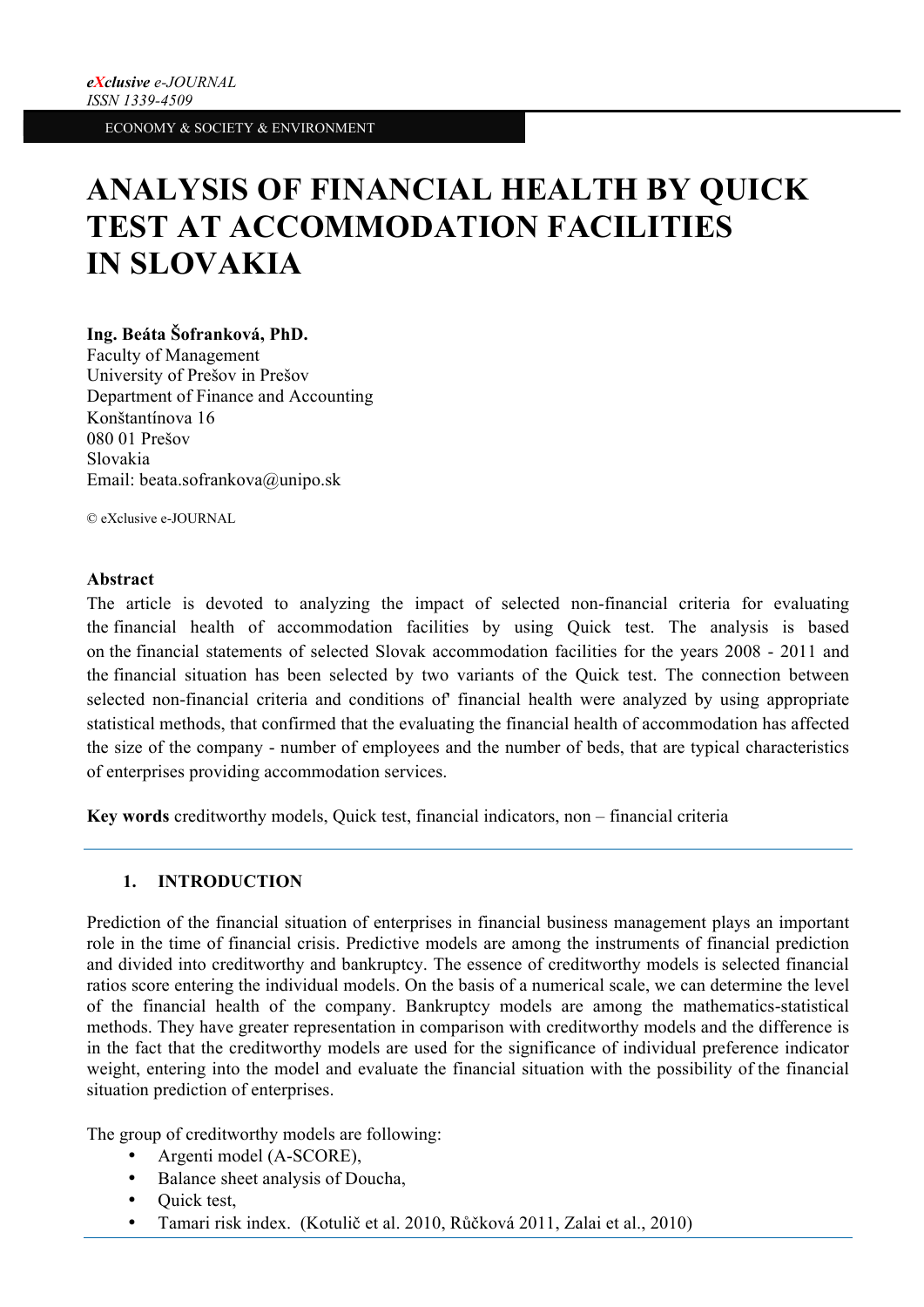# **2. ANALYSIS OF QUICK TEST**

Quick test (QT) is based on the transformation of individual ratio values of financial indicators for points. The points are assigned according to point scales, which are generally established by expert methods. The advantage is speed and simplicity, but it is only an approximate picture of the financial situation of enterprises. The model consists of four indicators (QT1-QT4), two of which are focused on the assessment of financial stability indicators and indicators for the assessment of the income status of the two. The methodology for assigning points to each indicator and total evaluation of model is different by different authors.

In the following table the comparison of the methodologies of individual indicators by selected authors is presented. In the lines  $M1 - MS$  are the ways of calculation shown in the following breakdown:  $M1 -$ Růčková (2011, p. 81), M2 – Marinič (2008, p. 58-59), M3-Vochozka (2011, p. 116), M4 - Vochozka (2011, p. 117), M5 – Zalai et al. (2010, p. 121), M6 – Kotulič et al. (2007, p. 123), M7-Jenčová (2011, with 157-158), M8 - Horváthová - Bednárová (2012, p. 74 -75).

|                | QT1          | OT <sub>2</sub> | OT3             | OT <sub>4</sub>  |
|----------------|--------------|-----------------|-----------------|------------------|
| M1             | E/A          | $(FC - CB)/NCF$ | EBIT/A          | NCF/TO           |
| M <sub>2</sub> | E/A          | $(TD - CB)/NCF$ | EBIT/A          | NCF/S            |
| M <sub>3</sub> | E/A          | L/NCF           | NCF/S           | EBIT/S           |
| M <sub>4</sub> | E/A          | $(L + BL)/NCF$  | Profit/A        | NCF/S            |
| M <sub>5</sub> | (E/TC).100   | $(FC - CB)/CFR$ | (CFR/TO).100    | $(EBIT/TC)*100$  |
| M <sub>6</sub> | (E/TC).100   | $(FC - FB)/CFR$ | (CFR/TR).100    | $(EBIAT/TC)*100$ |
| M <sub>7</sub> | (E/A).100    | L/NCF           | (NCF/TR).100    | $(EBIT/TC)*100$  |
| M8             | $(E/A)$ .100 | FC /NCF         | $(NCF/TR)$ .100 | (EBIT/A)*100     |

**Table 1** Comparison of the methodology for the calculation of indicators on the QT

*(Source: own processing according to the literature)*

#### **LEGEND:**

| $E =$ Equity                           |                                                          | $FC = Foreign Capital = TD = Total Debts$ | $TC = Total Capital = A = Assets$ |  |  |
|----------------------------------------|----------------------------------------------------------|-------------------------------------------|-----------------------------------|--|--|
|                                        | $BL = Bank$ loans $CB = cash + accounts$ at banks = cash |                                           | $TR = Total Revenue$              |  |  |
| $L =$ Liabilities                      | $S = Sales$                                              |                                           | $P = Profit$                      |  |  |
|                                        | $NCF$ = netto cash flow = EAT + Depreciation             |                                           | $TO = Total Output$               |  |  |
| $CFR = EBT + Depreciation \pm Reserve$ |                                                          |                                           |                                   |  |  |
| $EBIT = EBT + Interest$ expense        |                                                          | $EBIAT = EBIT(1-d)$                       | $d =$ rate of income tax          |  |  |

Vochozka (2011, p. 116-117) for a quick test (QT) describes two variants - the original variant of the QT and modified variant of QT (MQT), and the difference is in the fact that the resulting values are compared with the percentiles according to the industry, what is difficult for application in the calculations for MQT model. At the same time stating that in the original QT are awarded grades from 1-5, in a modified version of the MQT is defined by the point rating from 0 - 4.

After comparing the methodologies for the calculation of indicators, we come to the following conclusion – Slovak authors use percentages for indicators mentioned, QT1, QT2 and QT3. In terms of the methodology for the calculation of the indicator QT1 for all these authors are consensus.

The differences can be found in the total evaluation of a Quick test for these authors. Some Slovak authors [Zalai et al., (2010); Jenčová, (2011); Horváthová – Bednárová, (2012)] indicate that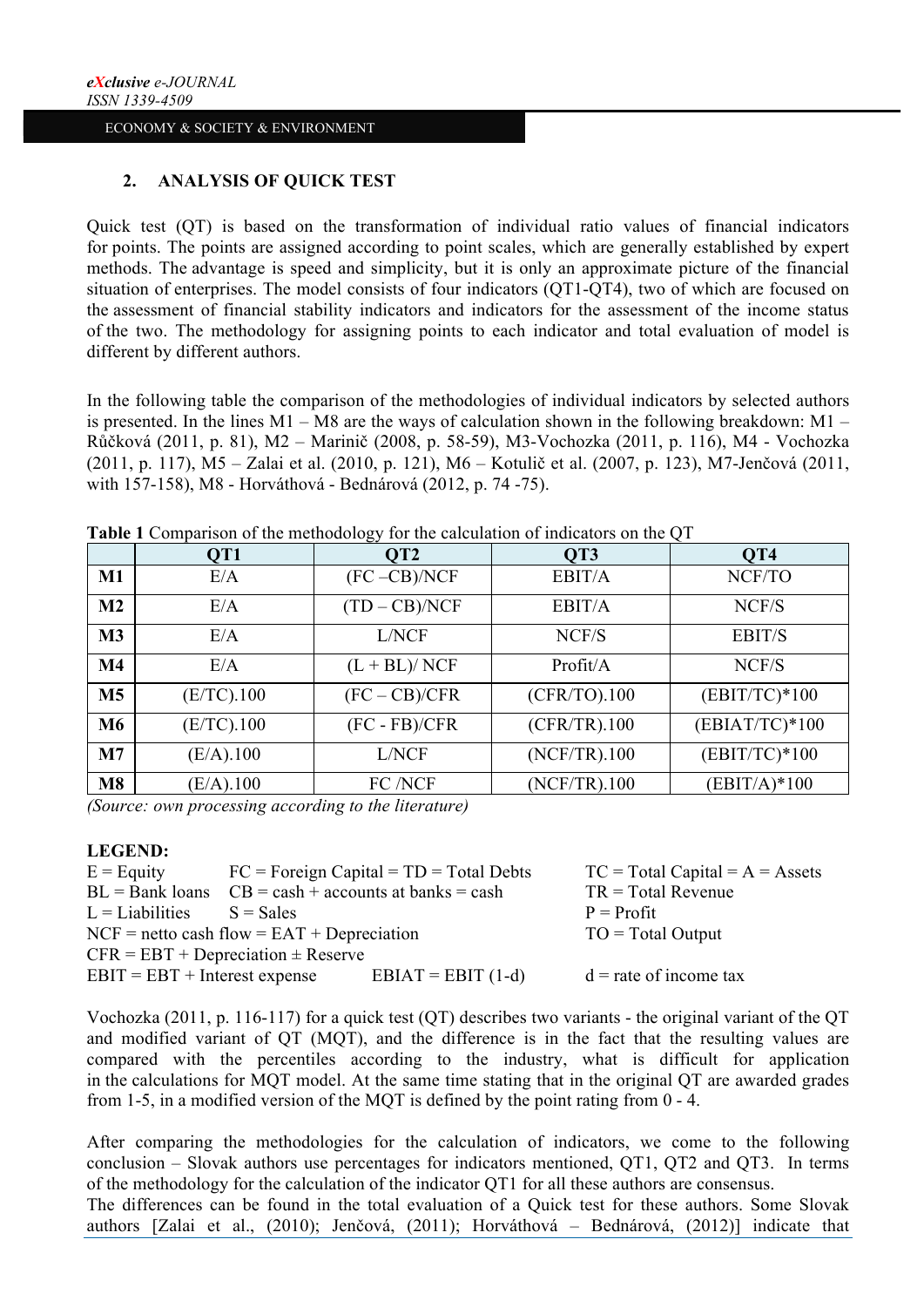the calculated indicators are assigned points from 1-5. The resulting rating is the sum of these points. The total point value of the model is moving at an interval of 4 to 20 points. The construction of a scale model shows that the financial situation of an enterprise is better, where the enterprise obtains a lower total number of points. Higher number of points predicts a worse financial situation of the enterprise.

| <b>INDICATOR</b>           | Intervals-points rating scale |                |                 |              |              |  |
|----------------------------|-------------------------------|----------------|-----------------|--------------|--------------|--|
|                            | 1 point                       | 2 points       | 3 points        | 4 points     | 5 points     |  |
| OT1                        | $\geq 30 \%$                  | $>$ 20 %       | $>10\%$         | $< 10\%$     | $< 5\%$      |  |
| OT <sub>2</sub>            | $\leq$ 3 years                | $\leq$ 5 years | $\leq$ 12 years | $> 12$ years | $>$ 30 years |  |
| OT3                        | $\geq 10\%$                   | $\geq 8\%$     | $\geq$ 5 %      | $< 5\%$      | $< 2\%$      |  |
| OT <sub>4</sub>            | $\geq$ 15 %                   | $>12\%$        | $> 8\%$         | $< 8\%$      | $<$ 4 $\%$   |  |
| <b>Total evaluation</b>    | $4 - 6$                       | $6,1 - 10$     | $10,1 - 14$     | $14,1 - 18$  | $18,1 - 20$  |  |
| <b>Financial situation</b> | very good                     | good           | medium          | bad          | very bad     |  |

## **Table 2** Evaluation for Quick test – way 1

*(Source: processed by Jenčová (2011, p. 158-159))*

Authors, such as Zalai et al. (2010) and Kotulič et al. (2007), indicate different scoring in comparison with the previous table and they assigned the highest number of points  $= 5$  (conformity is only for the indicator 2) and other indicators are assigned by 5 points only if they achieved negative values, while Jenčová (2011) deals with identifies even stricter. According to Kotulič et al. (2007, p. 124) overall evaluation of model is based on the average of the marks. If the enterprise reaches an average mark of less than 2 is labelled as a creditworthy enterprise and if the average mark is greater than 3, then the company is going to be bankrupted.

Different perspective on the scoring of that model is presented in the following table.

|                 | 0 points | 1 point    | 2 points      | 3 points     | 4 points |
|-----------------|----------|------------|---------------|--------------|----------|
| OT <sub>1</sub> | < 0      | $0 - 0.1$  | $0.1 - 0.2$   | $0.2 - 0.3$  | > 0.3    |
| OT2             | $>$ 30   | $12 - 30$  | $5 - 12$      | $3 - 5$      |          |
| OT3             | < 0      | $0 - 0.08$ | $0,08 - 0,12$ | $0,12-0,15$  | > 0.15   |
| OT4             | < 0      | $0 - 0.05$ | $0,05-0,08$   | $0.08 - 0.1$ | > 0.1    |

**Table 3** Evaluation for Quick test – way 2

*(Source: processed by Růčková (2011, p. 81), Marinič (2008, p. 95))*

The authors of the Růčková (2011, p. 81) and Marinič (2008, p. 96) state that the evaluation of enterprises is carried out in three steps, shown in the following table.

# **Table 4** Evaluation methodology of using the Quick test

| Verbal description                     |          | <b>Mathematical expressions</b>  |
|----------------------------------------|----------|----------------------------------|
| Evaluation of financial stability      |          | $FS = (QT1 + QT2)/2$             |
| Evaluation of revenue situation        |          | $RS = (QT3 + QT4)/2$             |
| 3. Evaluation of the overall situation |          | $OS = (FS + RS)/2$               |
| <b>TOTAL EVALUATION</b>                | $>$ 3    | creditworthy enterprise          |
|                                        | $1 - 3$  | grey zone                        |
|                                        | $\leq$ 1 | problems in financial management |

*(Source: processed by Růčková (2011, p. 81), Marinič (2008, p. 96))*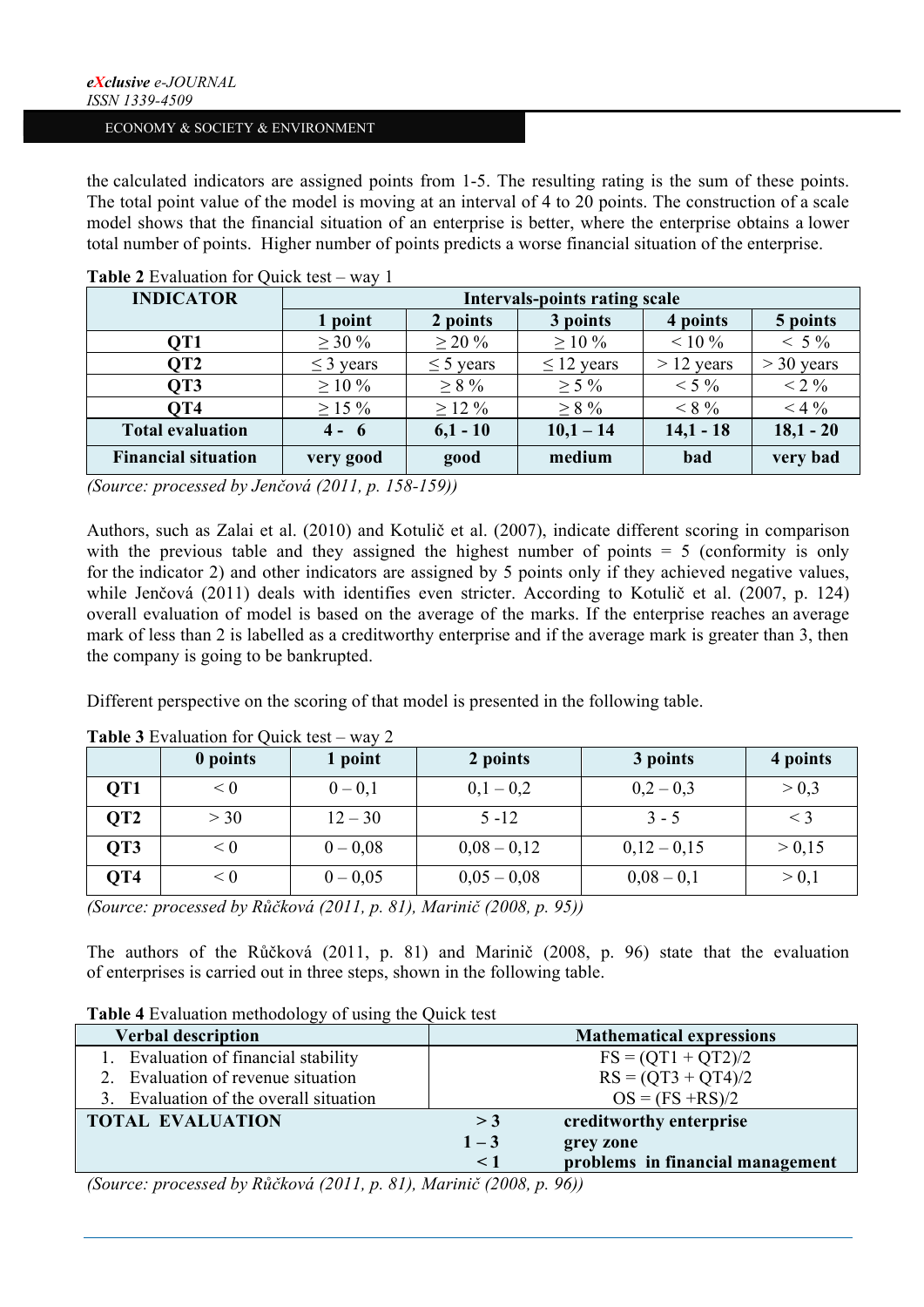We can conclude that points moving in the range of 0 - 4 and are assigned in the opposite sense, as with previous authors, therefore the best values of the variables are assigned 4 points, the worst again 0 points.

The resulting evaluation of QT and MQT, which can be found at Vochozka (2011, s. 116, 118), is summarized in the following table.

| The results of OT   | <b>Evaluation</b>        | The results of MOT      | Evaluation             |
|---------------------|--------------------------|-------------------------|------------------------|
| $1 \leq$ OT < 2     | creditworthy enterprise  | $3.5 \leq MOT \leq 4$   | very good enterprise   |
| $2 \leq O T \leq 3$ | grey zone                | $2.5 \leq MOT < 3.5$    | good enterprise        |
| $3 < O T \le 5$     | enterprise in bankruptcy | $1.5 \leq MOT < 2.5$    | the average enterprise |
|                     |                          | $0.5 \leq MOT \leq 1.5$ | weak enterprise        |
|                     |                          | $0 \leq MOT < 0.5$      | very weak enterprise   |

|  | <b>Table 1</b> A comparison of evaluation Quick test and modified Quick test |
|--|------------------------------------------------------------------------------|
|--|------------------------------------------------------------------------------|

*(Source: processed by Vochozka (2011, s. 116 a 118))*

The quick test consists of four indicators, the first two indicators of which are focused on the assessment of financial stability and the other two on the assessment of the status of the income of the enterprise.

In the previous part of this paper different variants of this model have been compared, published in various professional resources.

For further processing, two variants of Quick test (QTM2 and QTM5) have been chosen due to differences in the methodology for the evaluation of the Quick test.

A variant of the QTM5 is based on a 5-point scale assessment of indicators, which are assigned in such a way that, in the overall evaluation of the financial situation of an undertaking the higher number of points indicates a negative assessment of the financial situation. The overall evaluation of the financial situation, it is provided for up to 5 zones (financial situation-very good, good, medium, bad, very bad).

The model QTM2 uses different scoring indicators ranging from 0 to 4 points and an overall evaluation is as follows:

# **QTM2 = [(QT1+QT2)/2 + (QT3+QT4)/2]/2**

For the overall evaluation of the financial situation for the RTM5 are created by 3 zones:

- zone for creditworthy enterprise (the value of RTM5 should be greater than 3 points),
- the grey zone (enterprises which reached evaluation in the range of 1 to 3 points).
- zone for enterprises that have achieved evaluation less than 1 point and have problems in financial management.

#### A Quick test for the modification of the **M2:**  $RTM2 = E/A + (TD - CB)/NCF + EBIT/A + NCF/S$

A Quick test for the modification of the **M5: RTM5 = (E/TC).100 + (FC – CB)/CFR + (CFR/TO).100 + (EBIT/TC).100**

When comparing the models RTM2 and RTM5, we can say that the difference is only for one indicator (RTM2 – NCF/S and RTM5 – (CFR/IT)) and other indicators are the same.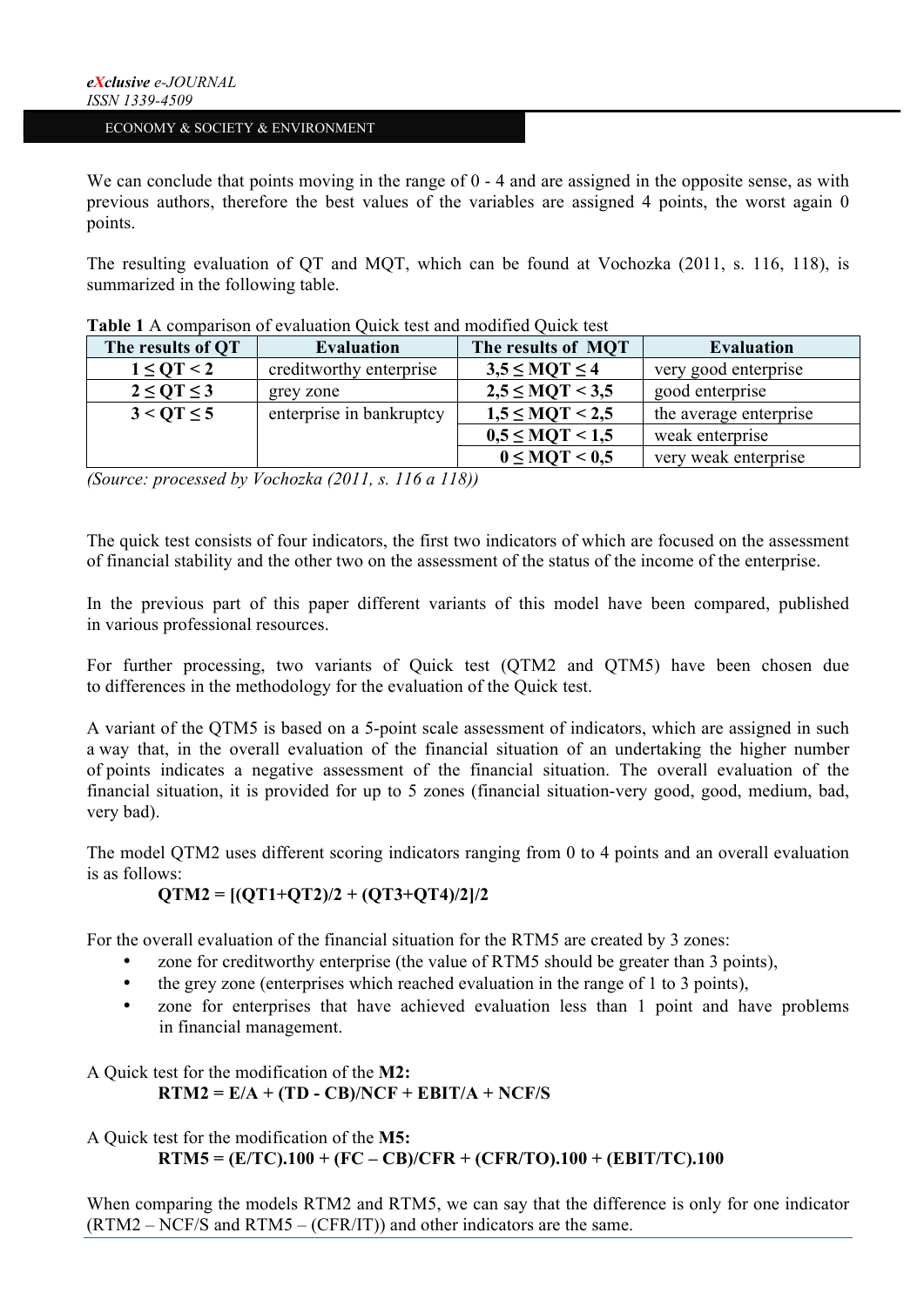# **3. MATERIALS AND METHODS**

Article deals with analysis of the financial health of accommodation facilities by using the Quick test (QTM2 and QTM5) and deals with searching contexts between selected non-financial indicator and the financial health status of the selected enterprises.

The population set consists of accommodation facilities in Slovakia, which are based on the statistical classification of economic activities NACE Rev. 2 section I – Accommodation and catering services and sections 551 – hotel and similar accommodation. The research sample was created by a random selection of the population and consists of 46 enterprises, which financial statements for the period 2008-2011, will become the basis for the assessment of the financial situation by using Ouick test.

Processing of evaluation financial health has been implemented in MS EXCEL. For prediction of the financial health development non-linear regression analysis was applied using STATISTICA V.10.

For analysis were selected 4 non-financial indicators such as the legal form, the class of accommodation, the number of employees and the number of beds in accommodation. Using statistical CHÍ-square test was verified the existence of contexts between selected non-financial indicators and financial health status evaluated by using RTM2, RTM5 and RTM5-2



## **4. RESULTS AND DISCUSION**

Assessment of the financial situation for the research sample is brought in the following graphical view.

**Figure 1** Evaluation of the financial situation using QTM5 *(Source: own processing)*

Very bad financial situation zone had only 2 enterprises in 2009. The number of enterprises in the zone of bad financial situation grew gradually. In 2008 there were only 8 such enterprises, in 2011 their number increased to 17, representing a 112.5% increase compared to 2008. Assessment of the financial situation was the highest for medium zone in 2008, where such enterprises were 19 (41.3% of the research sample). In the following years, their number decreased by 3 enterprises, and their number grew to 15 in 2011. 16 enterprises were in a good financial situation in 2008 and 2010, representing a 34.78 % proportion of the total number of enterprises. In a very good financial situation there were 3 enterprises in 2008 and 2010, in 2009 and 2011 in this zone there was included only 1.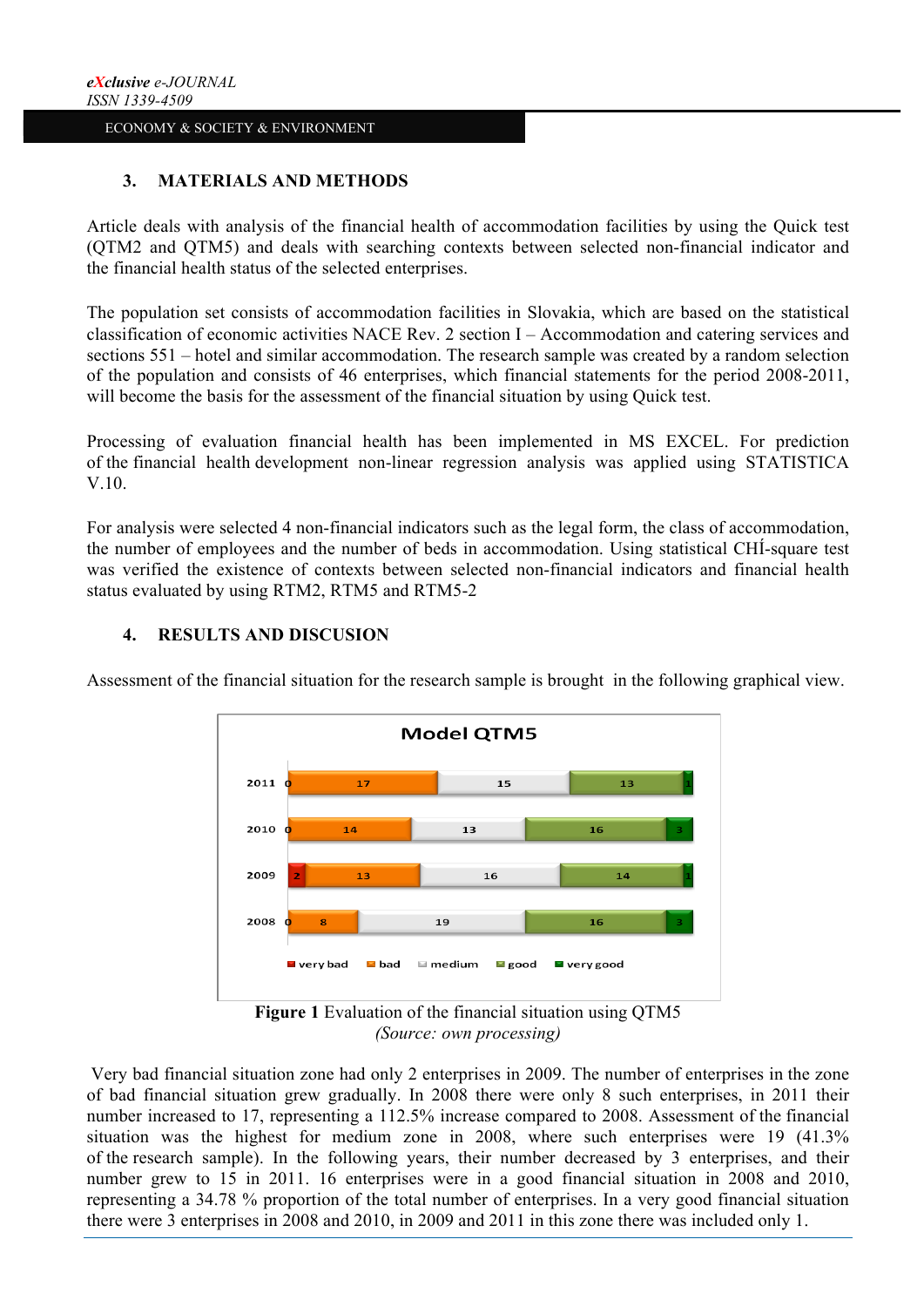



Interesting results were obtained by applying QTM2. The big surprise is 84.78% share of the undertakings included in the gray zone over the whole period. In this zone there were 39 enterprises. It was slight difference only in 2008, where their number decreased by 1 enterprise. The situation was stabilized in zone creditworthy enterprises. In 2008, this zone included 7 enterprises. In recent years, there were 6 enterprises that were roughly 13% of the total number of enterprises. The surprise in the assessment the financial situation of enterprises was that in the zone of problems in financial management was not any company in 2008. In 2009, only 2 enterprises belonged to this zone, in the following years the situation was the same (1 enterprise).

For the comparison of the results of the evaluation by using the QTM2 and QTM5, it was necessary to rethink 5-degree zone of QTM5 to 3-degree zone as QTM2. We have merged the financial situation as follows: zone "very good" of QTM5 as zone – creditworthy enterprises of QTM2. Into gray zone of QTM2 were included 3 zones of the QTM5 (good, medium, bad). The zone of very bad was assigned to the zone - problems in financial management. Assessment of the financial health enterprises using the QTM5-2 is approaching evaluation using the QTM2 what we could see in the previous graphic view.

Using regression analysis, we have compiled a non-linear models for the assessment of the financial situation for models RTM2 and RTM5 the average and median values of the financial situation enterprises the research sample.

| $Y = 2.36 - 0.2X + 0.03X^2$<br>OTM <sub>2</sub><br>0.6432<br>58.63<br>219 | Model            |    | <b>Regression model</b>      | <b>p</b> - value | $R^2(%)$ | <b>Prediction</b> | Zone |
|---------------------------------------------------------------------------|------------------|----|------------------------------|------------------|----------|-------------------|------|
|                                                                           |                  |    |                              |                  |          |                   |      |
|                                                                           | OTM <sub>2</sub> | Me | $Y = 2.56 - 0.39X + 0.06X^2$ | 0.2582           | 93.33    | 4.13              |      |

Table 6 Overview of regression models for RTM2

*(Source: own processing)*

On the basis of results of applying of regression analysis, there could be concluded that the non-linear regression model of the median values for RTM2 reached a higher degree of variability than the nonlinear model of the average values. P-value was not complied and regression models cannot be regarded as statistically significant. Prediction using the regression models included the research sample always into the gray zone, which ultimately can be considered average development within the group of enterprise engaged in the accommodation services.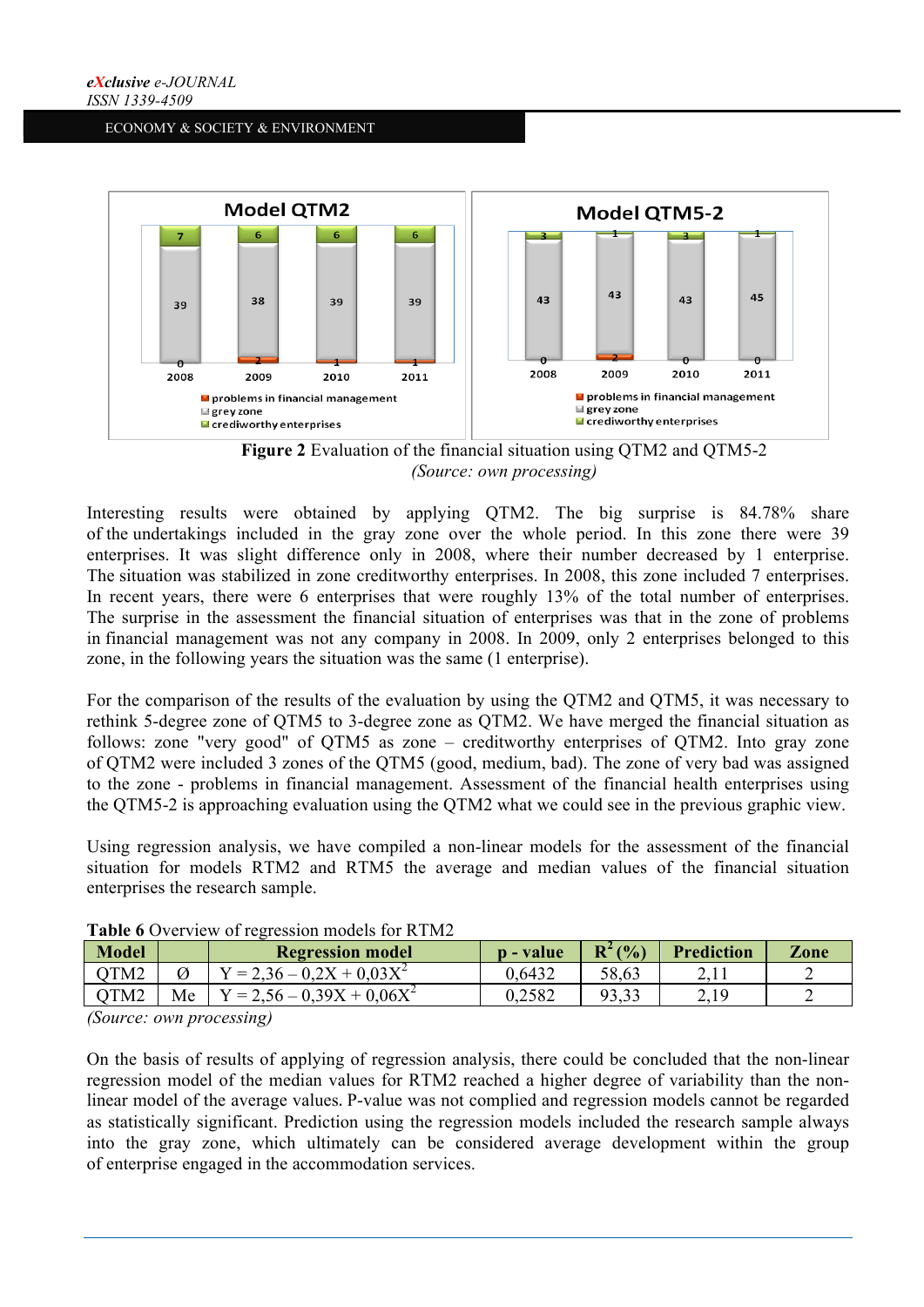| Model |    | <b>Regression model</b>           | <b>p</b> - value | $R^2($ %) | <b>Prediction</b> | Zone |
|-------|----|-----------------------------------|------------------|-----------|-------------------|------|
| RTM5  |    | $Y = 10,4946+0,9033X - 0,1141X^2$ | 0.6031           | 63.63     |                   |      |
| RTM5  | Мe | $Y = 10.125 + 1.075X - 0.125X^2$  | 0.3078           | 90.53     | 12.38             |      |

## **Table 7** Overview of regression models for RTM5

*(Source: own processing)*

Based on the above calculations we conclude that the non-linear regression models cannot be considered as statistically reliable, they have not been respected values of p. The development in the following period for both regression models estimates the RTM5 inclusion into the gray zone.

## **ANALYSIS OF SELECTED NON-FINANCIAL CRITERIA**

Next part of the article deals with the analysis of contexts between selected non-financial criteria and condition of the financial health of the selected enterprises. The first non-financial criteria is a legal form. The research sample has represented 56.5% of the limited liability company and 43.5% of joint stock companies. The second of non-financial criteria represented class of accommodation (number of stars).The third non-financial criteria is the size category, which was examined in terms of the number of employees and in terms of the number of beds for accommodation facilities.

| Category<br>of size enterprise | <b>Number</b><br>of employees | <b>Number</b><br>of enterprises | Category<br>of facilities | <b>Number</b><br>of beds | <b>Number</b><br>of enterprises |
|--------------------------------|-------------------------------|---------------------------------|---------------------------|--------------------------|---------------------------------|
| Micro                          | $4 - 9$                       |                                 | Small                     | to $25$                  |                                 |
| Small                          | $10 - 49$                     | 22                              | Medium                    | $25 - 99$                |                                 |
| Medium                         | $50 - 249$                    |                                 |                           | $100 - 249$              | 23                              |
| Large                          | $250 - 499$                   |                                 | <b>Big</b>                | over 250                 | 10                              |

**Table 8** The distribution of enterprises by number of employees and by number of beds

*(Source: own processing)*

Using a statistical test Chi - square, there was tested if there is a connection between the selected nonfinancial criteria (legal form, class of accommodation, number of employees and number of beds) and condition of the financial health of hotel enterprises, that has been determined by Quick test. The results of this testing are given the next table.

| <b>Table 9</b> Evaluation of the relation between non-financial criteria and financial health |  |
|-----------------------------------------------------------------------------------------------|--|
|-----------------------------------------------------------------------------------------------|--|

| <b>NON-FINANCIAL CRITERIA</b> | <b>MODEL</b>     | <b>CHÍ – SQUARE TEST</b> | P - value |
|-------------------------------|------------------|--------------------------|-----------|
| Legal form                    | RTM2             | 10,204                   | 0,006     |
|                               | RTM5             | 5,687                    | 0.058     |
|                               | <b>RTM5-2</b>    | 8,134                    | 0,017     |
| Class of accommodation        | RTM2             | 9,565                    | 0,297     |
|                               | RTM5             | 11,046                   | 0,199     |
|                               | $RTM5-2$         | 3,961                    | 0,861     |
| Number of employees           | RTM <sub>2</sub> | 5,057                    | 0.536     |
|                               | RTM5             | 36,709                   | 0,001     |
|                               | $RTM5-2$         | 7,467                    | 0,280     |
| Number of beds                | RTM2             | 9,061                    | 0,170     |
|                               | RTM5             | 19,151                   | 0,004     |
|                               | $RTM5-2$         | 4,309                    | 0.635     |

*(Source: own processing)*